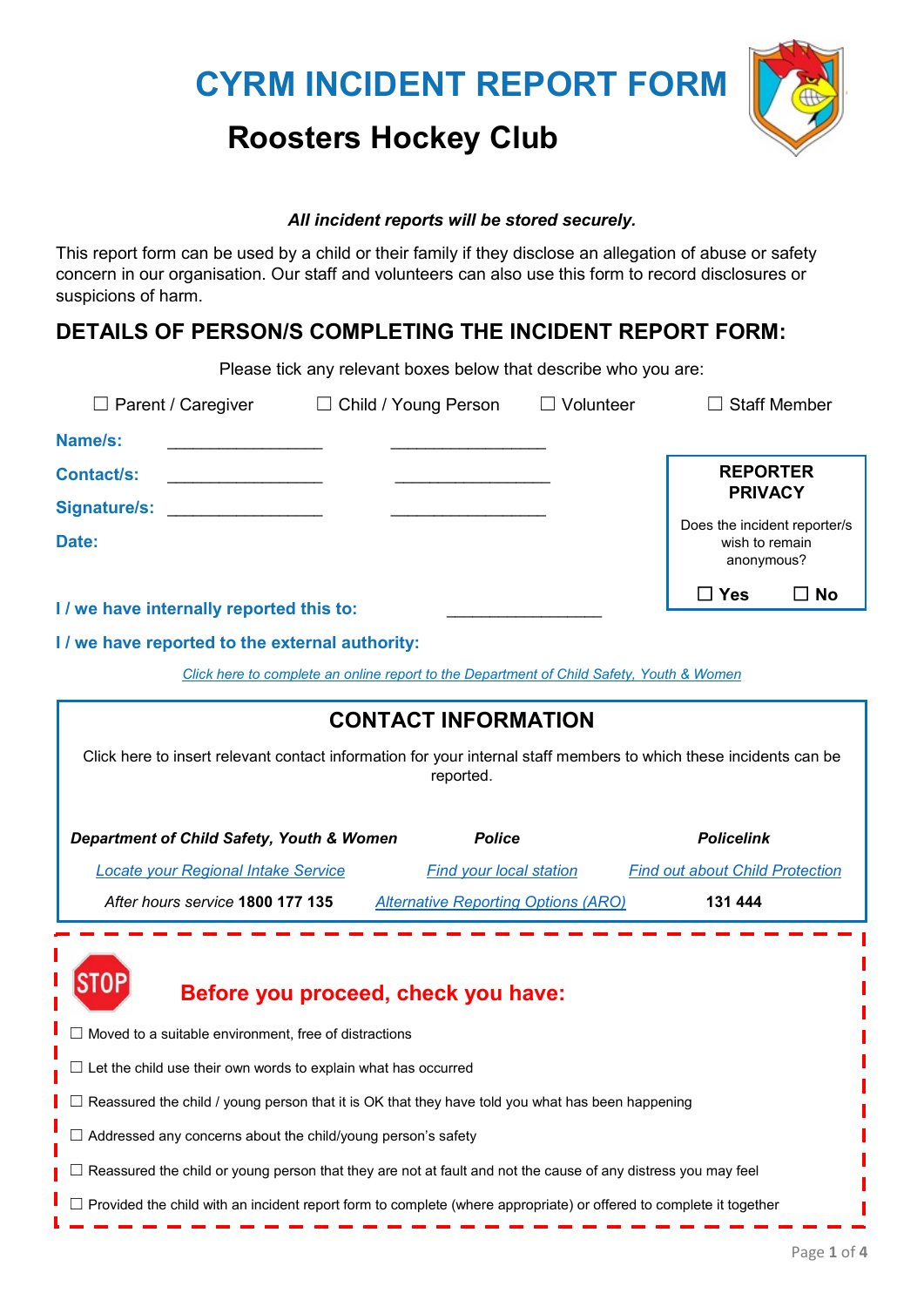# **CHILD/CHILDREN DETAILS:**

ı

| Name(s) of child/children:                                                                                                           |                                                   | DOB:                                                                                                |  |  |  |  |
|--------------------------------------------------------------------------------------------------------------------------------------|---------------------------------------------------|-----------------------------------------------------------------------------------------------------|--|--|--|--|
|                                                                                                                                      |                                                   | DOB:                                                                                                |  |  |  |  |
|                                                                                                                                      |                                                   | DOB:                                                                                                |  |  |  |  |
|                                                                                                                                      |                                                   | DOB:                                                                                                |  |  |  |  |
| Language(s) spoken by the child/children:                                                                                            |                                                   |                                                                                                     |  |  |  |  |
|                                                                                                                                      |                                                   | Does the child/children identify as Aboriginal or Torres Strait Islander                            |  |  |  |  |
| $\Box$ No                                                                                                                            |                                                   | $\Box$ Yes, Aboriginal $\Box$ Yes, Torres Strait Islander                                           |  |  |  |  |
| Does the child/children have any disabilities, mental or physical health concerns?                                                   |                                                   |                                                                                                     |  |  |  |  |
|                                                                                                                                      |                                                   |                                                                                                     |  |  |  |  |
|                                                                                                                                      |                                                   |                                                                                                     |  |  |  |  |
|                                                                                                                                      |                                                   |                                                                                                     |  |  |  |  |
|                                                                                                                                      |                                                   |                                                                                                     |  |  |  |  |
|                                                                                                                                      |                                                   |                                                                                                     |  |  |  |  |
|                                                                                                                                      |                                                   |                                                                                                     |  |  |  |  |
|                                                                                                                                      |                                                   | Family Background / Any known previous history of suspected abuse (prior to this incident, relevant |  |  |  |  |
| information with parenting or care arrangements and sibling names and ages):                                                         |                                                   |                                                                                                     |  |  |  |  |
|                                                                                                                                      |                                                   |                                                                                                     |  |  |  |  |
|                                                                                                                                      |                                                   |                                                                                                     |  |  |  |  |
|                                                                                                                                      |                                                   |                                                                                                     |  |  |  |  |
|                                                                                                                                      |                                                   |                                                                                                     |  |  |  |  |
|                                                                                                                                      |                                                   |                                                                                                     |  |  |  |  |
| <b>INCIDENT DETAILS:</b>                                                                                                             |                                                   | <b>INCIDENT CATEGORY</b>                                                                            |  |  |  |  |
| Date occurred:                                                                                                                       |                                                   |                                                                                                     |  |  |  |  |
| <b>Time occurred:</b>                                                                                                                |                                                   | $\Box$ Physical Abuse<br>$\Box$ Neglect<br>$\Box$ Sexual Abuse                                      |  |  |  |  |
| <b>Location:</b>                                                                                                                     |                                                   | □ Emotional/Psychological Abuse                                                                     |  |  |  |  |
| <b>Name of the Alleged Person:</b>                                                                                                   | <u> 1980 - Johann Barbara, martxa alemaniar a</u> | Did the child require First Aid?                                                                    |  |  |  |  |
| <b>Gender of the Alleged Person:</b>                                                                                                 | <u> 1990 - Johann Barbara, martxa</u>             | $\Box$ Yes $\Box$ No                                                                                |  |  |  |  |
| <b>DOB</b> (if known):                                                                                                               |                                                   | Details of First Aid Provider:                                                                      |  |  |  |  |
| <b>Relationship to child (if any):</b>                                                                                               |                                                   |                                                                                                     |  |  |  |  |
| <b>Contact/s (if known):</b>                                                                                                         | the control of the control of the control of      |                                                                                                     |  |  |  |  |
|                                                                                                                                      |                                                   | Did emergency services attend?<br>$\Box$ Yes $\Box$ No                                              |  |  |  |  |
| <b>Address (if known):</b>                                                                                                           |                                                   |                                                                                                     |  |  |  |  |
|                                                                                                                                      |                                                   | <b>INDICATORS / RED FLAGS TO REPORT</b>                                                             |  |  |  |  |
|                                                                                                                                      |                                                   |                                                                                                     |  |  |  |  |
| $\Box$ Physical Indicators<br>$\Box$ Patterns of escalation leading up to a disclosure or suspicion<br>$\Box$ Behavioural Indicators |                                                   |                                                                                                     |  |  |  |  |
| Details:<br>the control of the control of the control of the control of the control of the control of                                |                                                   |                                                                                                     |  |  |  |  |
|                                                                                                                                      |                                                   |                                                                                                     |  |  |  |  |
|                                                                                                                                      |                                                   |                                                                                                     |  |  |  |  |
|                                                                                                                                      |                                                   |                                                                                                     |  |  |  |  |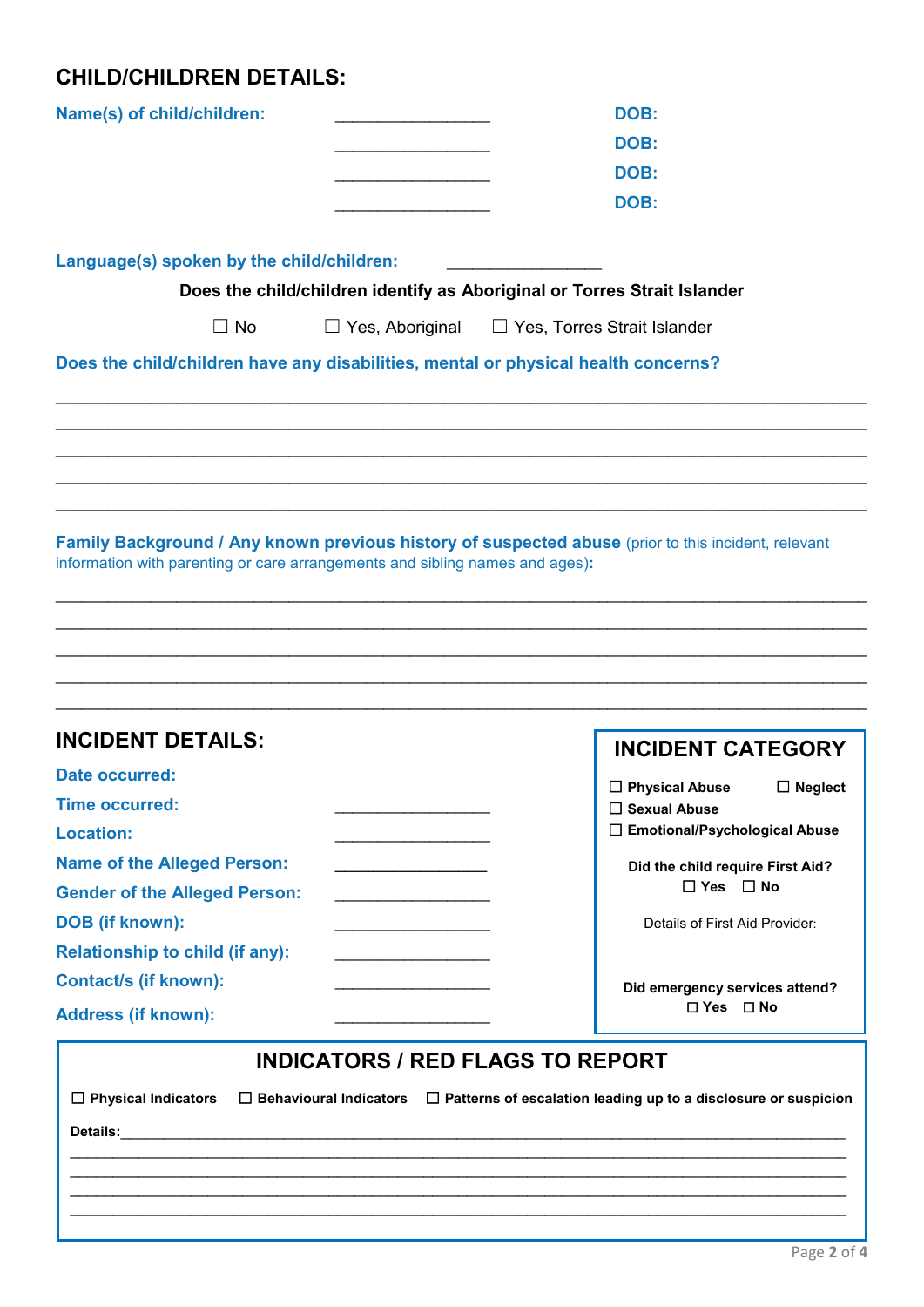#### **INCIDENT DETAILS (continued):**

**Description of the incident** (what did you see? What was reported to you? Any other relevant information):

Reports directly from the child (Use the child's exact words, or specific details the child/children provided):

Who was involved? (List all parties involved in the incident as well as any parties who were referred to during the disclosure):

Immediate action taken (Include step by step the response you took and include times and contact information for parties who were contacted):

#### **NOTIFICATION**

Was the child/children's parents/caregiver contacted?  $\Box$  Yes  $\Box$  No

Name of Parents / Caregivers:

Contact Details of Parents / Caregivers:

Date & Time of contact:

If no action, provide reason/s why: